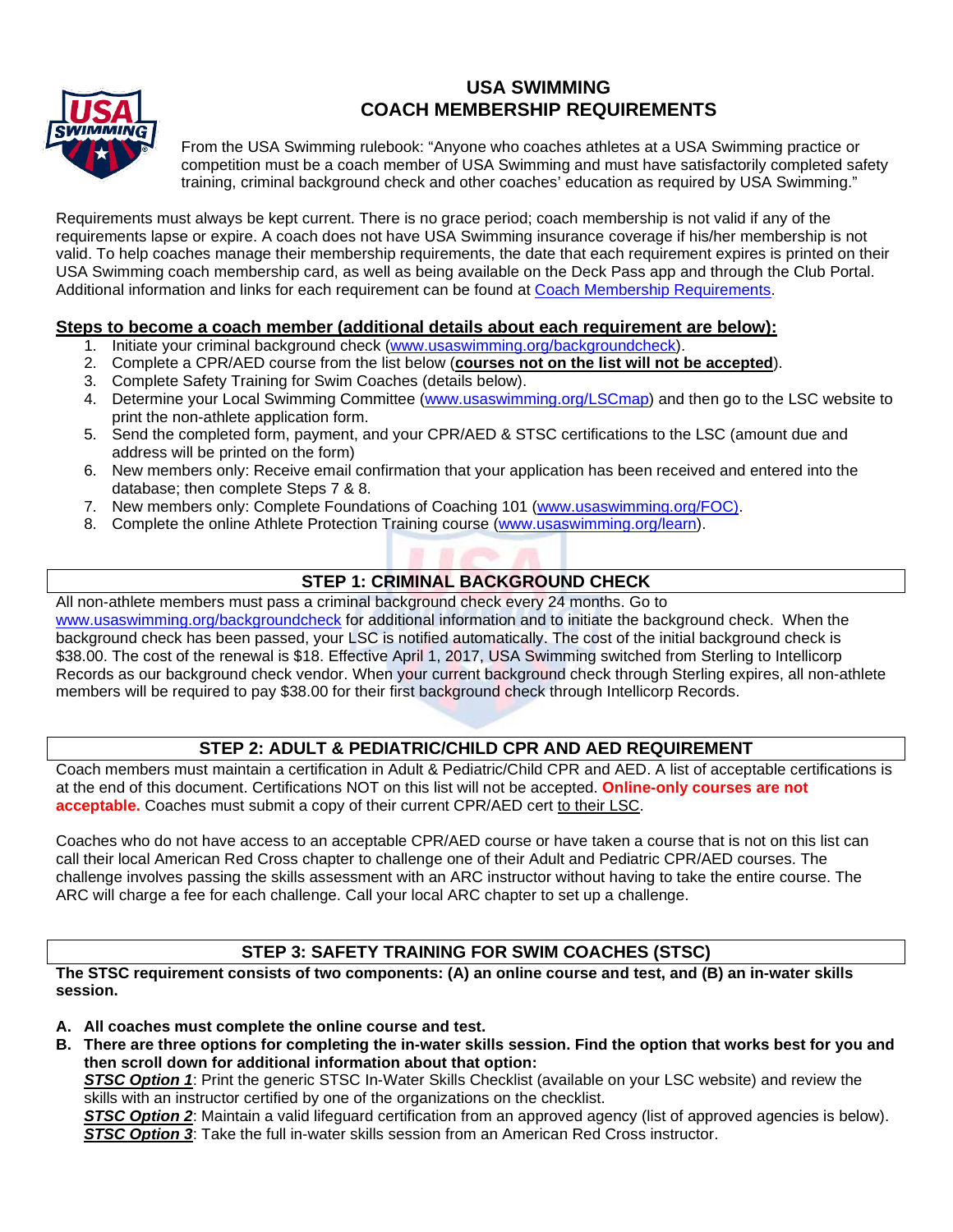## **To take the online component of Safety Training for Swim Coaches:**

*Mac users: You will need to use Mozilla Firefox as your browser to complete the online course and test. Other browsers, when using a Mac, may cause you to lose any record of having completed any part of the course.* 

**The online component must be passed before taking the in-water skills component.** Go directly to [https://www.redcross.org/take-a-class](https://www.redcross.org/take-a-class/search?cgid=swimming&zip=Colorado+Springs%2C+CO+80909%2C+USA&latitude=38.8560908&longitude=-104.7812654&zipcode=80909&searchtype=class) and complete the instructions on ARC web page. (see below)

# **Safety Training for Swim Coaches Online Content Only**

Class ID a6R0V0000015Fhb **\*\*\*\*** 3.6 (112) Write a review

Safety Training for Swim Coaches online content course is the first step for coaches to become certified in Safety Training for Swim Coaches. This course teaches those involved in competitive swimming how...

\$25.00

Contact Customer Service to sign up additional students for classes provided by the Red Cross.

**SIGN ME UP** 

**Cancellation Policy** 

When the course is completed, save/print the Online Content Only certificate and forward it to your LSC registrar. The certificate will have a QR code that can be traced on ARC website.

The course should take 2-3 hours to complete. Coaches can exit the course at any time and log back in to resume where they left off but once they start the final exam, they need to complete it in one session.

**Problems encountered on the ARC website should be directed to their Training Support Center: 1-800- RED-CROSS or [support@redcrosstraining.org.](mailto:support@redcrosstraining.org)** 

#### **To complete the in-water skills component of Safety Training for Swim Coaches (the online component of the course must be completed prior to the in-water component):**

## *STSC OPTION 1: COACHES WHO USE THE GENERIC IN-WATER SKILLS CHECKLIST:*

- 1. Contact a lifeguard instructor certified by any of the organizations on the in-water skills checklist (sample checklist is below; a copy should also be posted on your LSC website). Set a time to review the skills in a pool with the instructor.
- 2. Take a copy of the Online Content Only certificate and the in-water skills checklist to the pool for the skills review with the lifeguard instructor. Review the skills with the instructor, sign the checklist, have the instructor sign it, and then send both the checklist and online certificate to your LSC registrar. The earlier of the two expiration dates will determine the STSC credential expiration date.
- 3. Repeat this procedure every two years.

#### *STSC OPTION 2: COACHES WHO HAVE AN ACCEPTABLE LIFEGUARD CERTIFICATION:*

- 1. Obtain or renew an acceptable lifeguarding certificate (see the list below for acceptable certifications).
- 2. Send an acceptable lifeguarding certificate and the STSC Online Content Only certificate to the LSC registrar. The earlier of the two expiration dates will determine the STSC credential expiration date.
- 3. Repeat this procedure every two years.

#### *STSC OPTION 3: COACHES WHO HAVE ACCESS TO AN AMERICAN RED CROSS INSTRUCTOR:*

1. Contact an ARC water safety, STSC or lifeguard instructor to schedule the ARC STSC in-water skills session in a pool with the instructor. (This session will be an abbreviated review session for those with a current STSC certification or a full session for those without a current STSC certification.) Coaches can also request a 'blended learning' course to include Adult and Pediatric CPR/AED, thus fulfilling another USA Swimming requirement at the same time.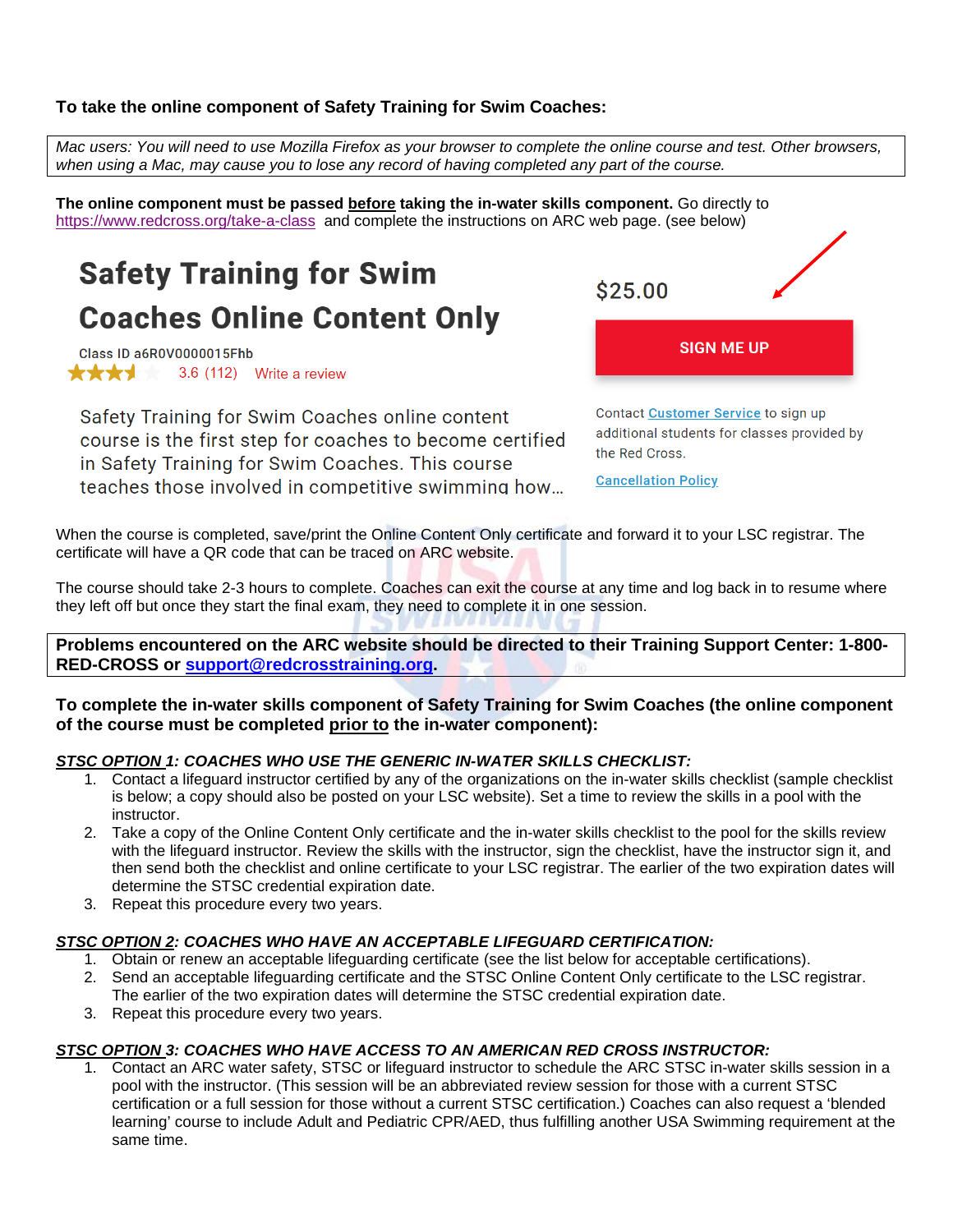- 2. Take a copy of the *Online Content Only* certificate to the pool to prove you have passed the online course. Complete the in-water skills session with the ARC instructor, who will issue a *STSC In-Water Skills Session* certificate. Send both certificates to your LSC registrar. The earlier of the two expiration dates will determine the STSC credential expiration date.
- 3. Repeat this procedure every two years.

**To replace a missing or lost ARC certificate: [www.redcross.org/getcertificates](http://www.redcross.org/getcertificate).** 

#### **STEPS 4-5-6: APPLICATION FORM, SUBMITTAL INSTRUCTIONS, MEMBERSHIP CARD**

Memberships are processed by each LSC (Local Swimming Committee). Non-athlete application forms can be found on most LSC websites. A map of LSCs and a list of their websites can be found at [www.usaswimming.org/lscmap.](http://www.usaswimming.org/lscmap) If you cannot find the form online, please contact the LSC directly. Coaches should complete and mail their application, with payment, to the address printed on the application form. The membership fee is also printed on the form. Be sure to include a copy of your CPR/AED and STSC certifications. Coaches can check their membership status and view/print their membership ID card through their Deck Pass account [\(www.usaswimming.org/deckpass\)](http://www.usaswimming.org/deckpass).

#### **STEP 7 (FOR NEW AND SECOND YEAR COACHES) THREE EDUCATIONAL REQUIREMENTS**

- **1. Foundations of Coaching 101:** Foundations 101 must be completed prior to becoming a coach member of USA Swimming. (\$15)
- **2. Foundations of Coaching 201:** Foundations 201 must be completed prior to 2nd year of registration. (\$25)
- **3. Rules and Regulations for Coaches Test:** Rules and Regulations for Coaches must be completed prior to 2nd year of registration. (no fee)
- **4. Concussion Protocol Training:** Concussion Protocol Training mandates vary by state, and coaches should take the training the complies with their state laws. In states where there is no such law, USA Swimming member coaches must take a Concussion Protocol Training through either the [National Federation of State High School](https://nfhslearn.com/courses/61151/concussion-in-sports)  [Associations \(nfhs.org\)](https://nfhslearn.com/courses/61151/concussion-in-sports) or the [Centers for Disease Control \(CDC\) concussion course.](https://www.cdc.gov/headsup/youthsports/training/index.html) Certificates of completion must be sent to the LSC registrar for documentation.

#### **Step 8: ATHLETE PROTECTION TRAINING**

- 1. **Athlete Protection Training:** All non-athlete members must complete the online Athlete Protection Training course annually. The core course takes approximately 90 minutes to complete and is offered at no charge. The renewal course, offered in alternate years, is about 45 minutes long. Go to [www.usaswimming.org/apt](http://www.usaswimming.org/apt) for additional information and to access the course. When the course has been completed, the membership database is updated and the LSC is notified automatically.
- 2. **USADA Coach's Advantage Tutorial:** All coaches must complete the online USADA Coach's Advantage Tutorial annually. The course takes approximately 20 minutes to complete and is offered at no charge. Go to [www.usaswimming.org/learn](http://www.usaswimming.org/learn) to access the course.

New non-athlete members must register through their LSC first. New members cannot initiate these courses until their membership application has been processed by their LSC. New members will receive an email as soon as their membership has been processed by the LSC. (An error message will appear during the log-in if the new member's application hasn't been processed yet.)

## **APPROVED CPR/AED CERTIFICATIONS**

Requirements must be always kept current. There is no grace period; coach membership is not valid if any of the requirements lapse or expire. Coaches do not have USA Swimming insurance coverage if their membership is not valid; club insurance is also jeopardized by allowing coaches with lapsed certifications to be on deck. To help coaches manage their membership requirements, the date that each requirement expires is printed on the USA Swimming coach membership card, as well as being available on the Deck Pass app and through the online Club Portal. Below is a list of CPR/AED courses that have been approved by the Operational Risk Committee. **Certifications from courses not on this list will not be accepted.**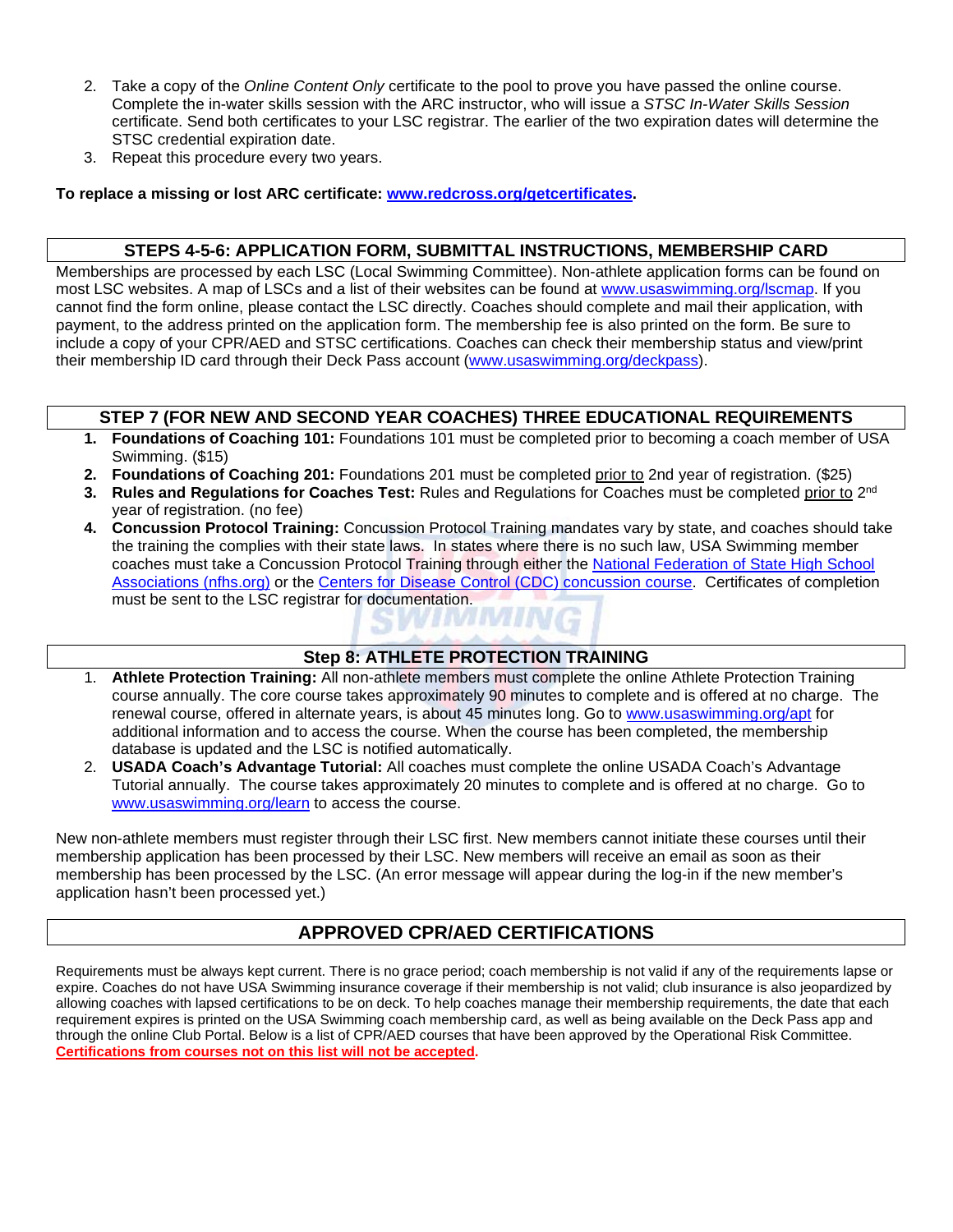**NOT ACCEPTABLE: Unless otherwise indicated, Instructor certifications, are NOT ACCEPTED, including First Aid, Health & Safety for Coaches and Foreign certifications.**

**IMPORTANT: If other organizations listed below issue American Red Cross and/or American Heart Association certificates/cards from an approved course, they are acceptable.**

| <b>ORGANIZATION</b>                                                                 | <b>COURSE NAME</b>                                                                                                                           | <b>NOTES RE THIS COURSE</b>                                 |
|-------------------------------------------------------------------------------------|----------------------------------------------------------------------------------------------------------------------------------------------|-------------------------------------------------------------|
| <b>American Red Cross</b>                                                           | Adult and Child and/or Pediatric CPR /                                                                                                       |                                                             |
|                                                                                     | AED                                                                                                                                          |                                                             |
| 1-800-red-cross or                                                                  | Adult and Child First Aid/CPR/AED                                                                                                            |                                                             |
| support@redcrosstraining.org                                                        | CPR/AED for Professional Rescuers and<br><b>Healthcare Providers</b>                                                                         |                                                             |
|                                                                                     | Lifeguarding/CPR/AED                                                                                                                         | Also acceptable for the STSC in-water<br>skills requirement |
| American Heart Assoc.                                                               | BLS Provider - Basic Life Support (CPR /<br>AED)                                                                                             |                                                             |
|                                                                                     | Health Care Provider - BLS for Healthcare<br>Providers (CPR / AED)                                                                           |                                                             |
|                                                                                     | Instructor/Instructor Trainer Certification for<br>Basic Life Support or CPR/AED for<br><b>Professional Rescuers</b>                         | Also acceptable for the STSC in-water<br>skills requirement |
| American Safety and Health<br>Institute (ASHI)                                      | Adult and Pediatric or Child CPR / AED                                                                                                       |                                                             |
|                                                                                     | <b>Basic Life Support for Healthcare</b><br><b>Providers and Professional Rescuers</b>                                                       |                                                             |
|                                                                                     | Instructor/Instructor Trainer Certification for<br>Basic Life Support or CPR Pro for the<br><b>Professional Rescuer Professional Rescuer</b> | Also acceptable for the STSC in-water<br>skills requirement |
| California Parks & Recreation                                                       | California State Lifeguard                                                                                                                   |                                                             |
| <b>Emergency Care and Safety</b>                                                    | Adult and Pediatric or Child CPR / AED                                                                                                       |                                                             |
| Institute                                                                           | Adult and Pediatric or Child First Aid, CPR<br>/AED                                                                                          |                                                             |
| Jeff Ellis & Associates                                                             | Lifeguarding                                                                                                                                 | Also acceptable for the STSC in-water<br>skills requirement |
|                                                                                     | Instructor/Instructor Trainer Certification for<br>Lifeguarding Instructor or Lifeguarding<br><b>Instructor Trainer</b>                      | Also acceptable for the STSC in-water<br>skills requirement |
| National Registry of                                                                | Paramedic                                                                                                                                    |                                                             |
| <b>Emergency Medical</b><br>Technicians, Active State<br>Licensure or Certification | Emergency Medical Technician -<br>Advanced                                                                                                   |                                                             |
|                                                                                     | <b>Emergency Medical Technician</b>                                                                                                          |                                                             |
|                                                                                     | <b>Emergency Medical Responder</b>                                                                                                           |                                                             |
| <b>National Safety Council</b>                                                      | Adult and Pediatric or Child CPR / AED                                                                                                       |                                                             |
|                                                                                     | Instructor/Instructor Trainer Certification for<br>Basic Life Support for Health Care and<br><b>Professional Rescuers</b>                    | Also acceptable for the STSC in-water<br>skills requirement |
| <b>StarGuard Elite</b>                                                              | Lifeguarding                                                                                                                                 | Also acceptable for the STSC in-water<br>skills requirement |
|                                                                                     | Instructor/Instructor Trainer in Lifeguarding<br>Instructor (3 star)                                                                         | Also acceptable for the STSC in-water<br>skills requirement |
| <b>YMCA</b>                                                                         | Lifeguarding                                                                                                                                 | Also acceptable for the STSC in-water<br>skills requirement |
|                                                                                     | Instructor/Instructor Trainer Certification for<br>Lifeguarding Instructor Trainer                                                           | Also acceptable for the STSC in-water<br>skills requirement |